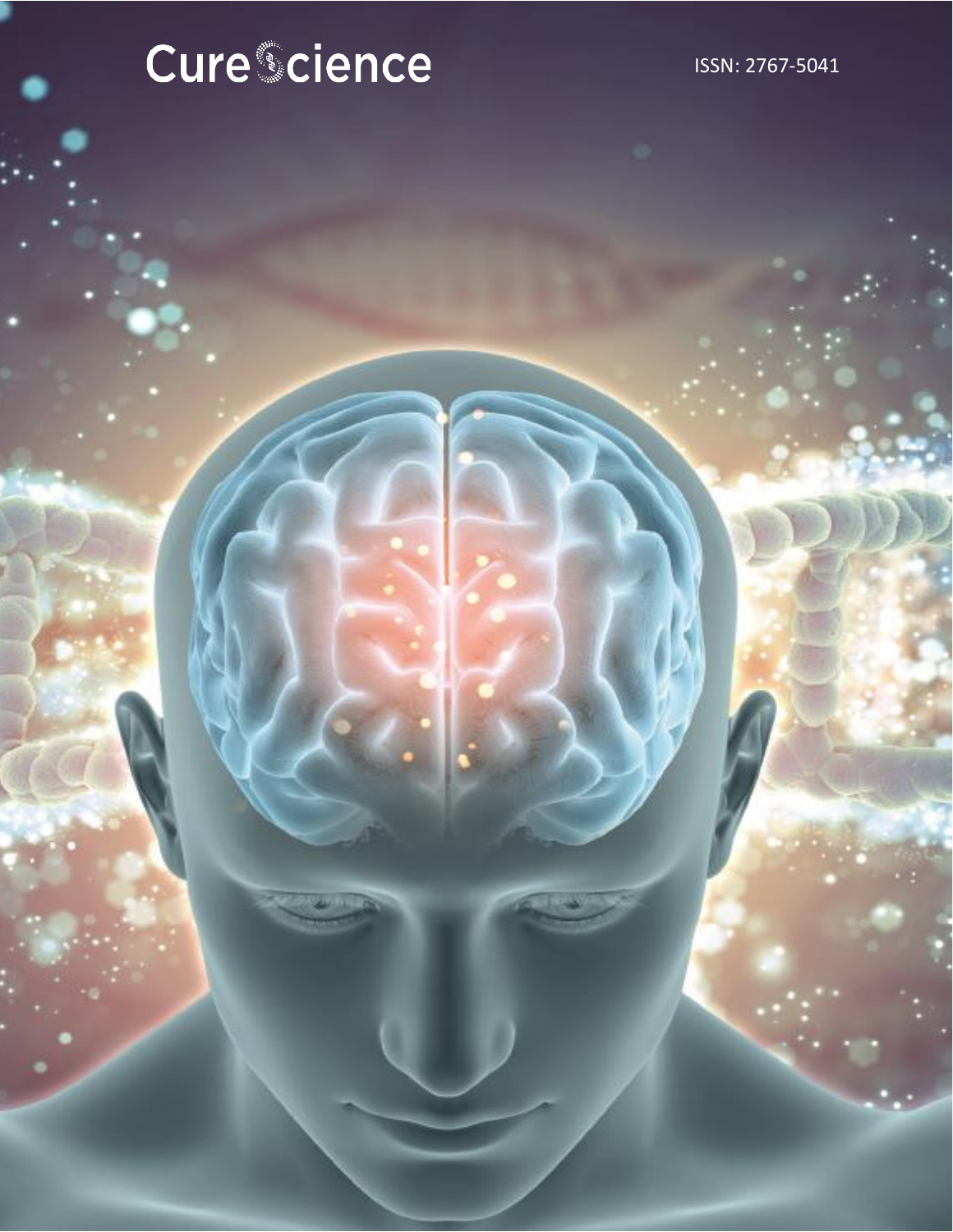### **Huntington's Disease**

**Numair Arshad, Lawrence D. Jones\***

\* Corresponding author *10225 Barnes Canyon Road, #A207 San Diego, CA 92121*

**Keywords:** Huntington's Disease, Huntington's Disease Chorea, Polyglutamine Disease

**Acknowledgment:** Aakriti Kapoor, a graphics artist with CureScience™, prepared many of the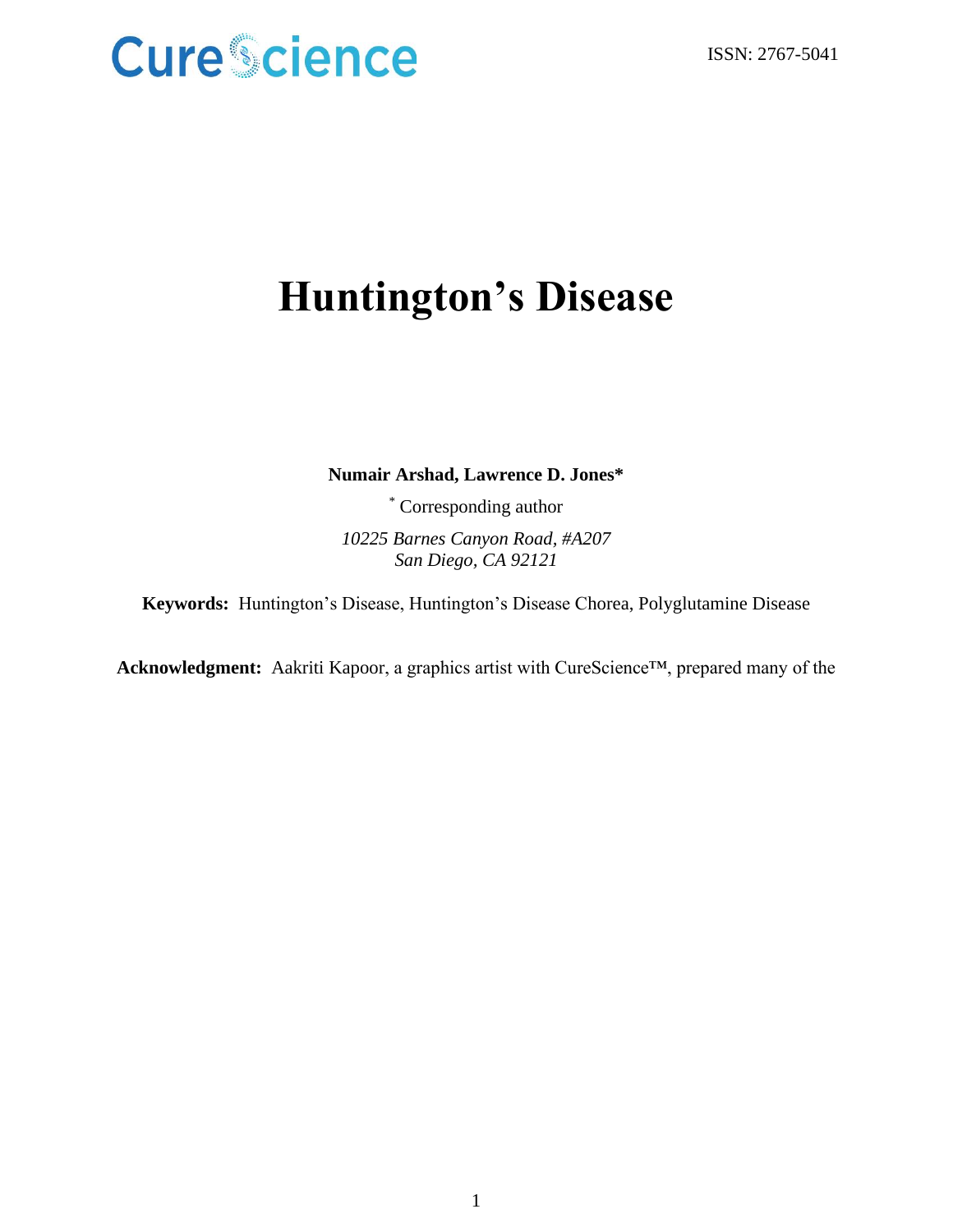### **ABSTRACT**

Huntington's disease (HD) is a rare but devastating neurodegenerative disorder. HD is more prevalent in western countries. HD patients suffer from neuropsychiatric, cognitive, and motor symptoms. Uncontrolled and irregular movements called chorea are the characteristic symptom of HD. Neuropsychiatric symptoms occur nearly a decade after motor symptoms are detected. Upon the appearance of early motor symptoms, an evaluation of family history is sufficient for the diagnosis of HD. However, a genetic test is definitive regarding the presence or absence of HD. It is caused by a single mutation in chromosome 4. Healthy people have 35 CAG triplet repeats at the end of a gene called HTT in their genome. This gene codes for a protein called huntingtin. Huntingtin is involved in various functions in the body. HD patients have 36 or more CAG repeats in their genome. When this mutant gene is expressed, it produces mutant huntingtin (mHTT). mHTT breaks down into toxic fragments. Striatum is a part of the brain associated with motor control, decision making, and motivation. It is most affected by the toxicity of mHTT. The number of CAG repeat predicts the onset of symptoms. The greater the number of CAG repeats, the earlier the symptoms will appear. If more than 35 CAG repeats are present in a person's genome, then HD cannot be prevented. There is no disease-modifying treatment for HD. Currently approved drugs only ameliorate chorea in HD. Gene editing has the potential to treat HD at its core. Treatments either help the clearance of mHTT or prevent the HTT gene from expressing. There are drugs in clinical trials that have shown to either slow down the progression or reverse HD in animal models.

### **INTRODUCTION**

HD is a rare, familial, monogenetic, progressive neurodegenerative disorder usually beginning in the prime working years and marked by the progressive development of psychiatric symptoms,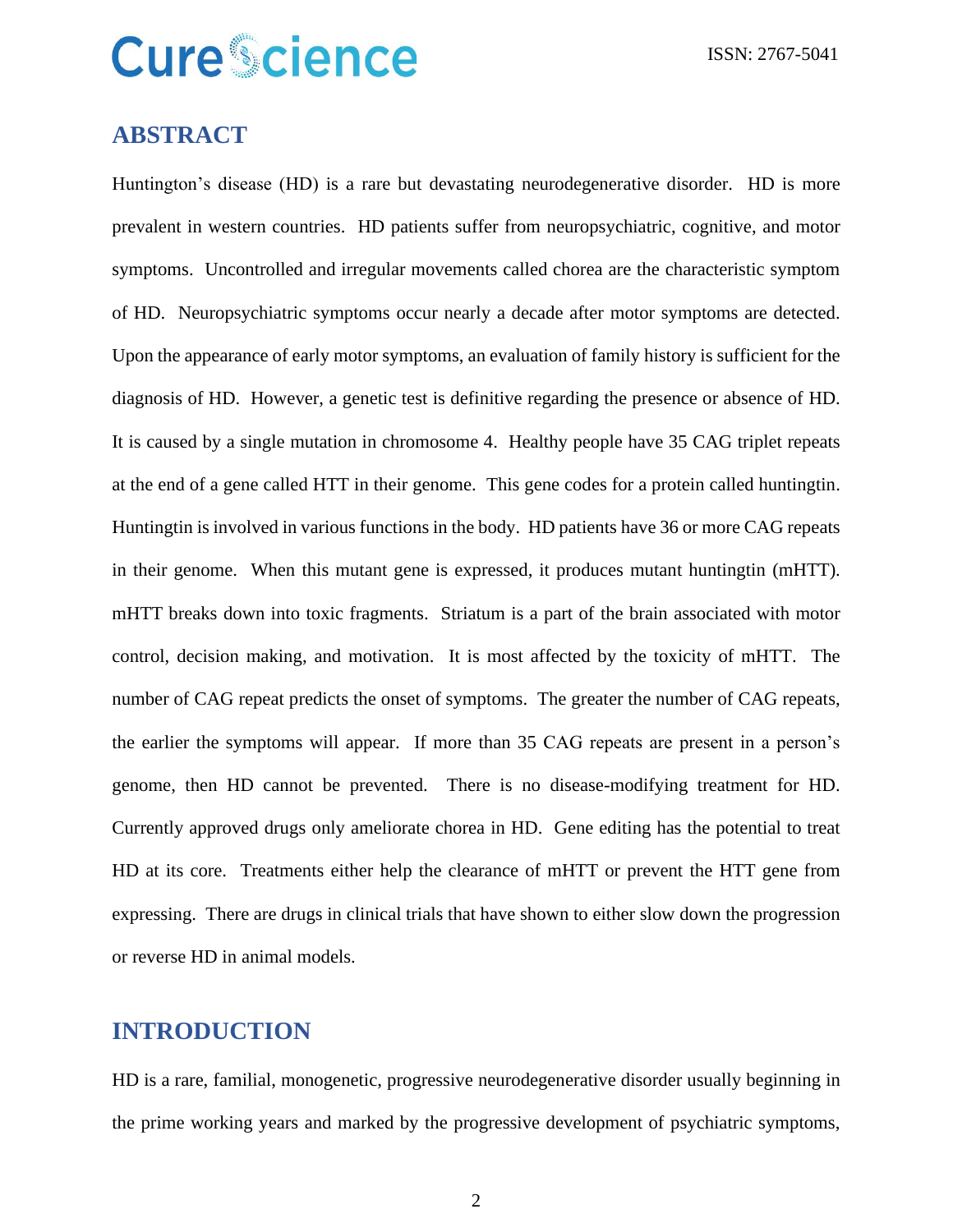cognitive impairment, and involuntary jerky movements called chorea. HD is one of nine polyglutamine diseases. It was first identified by Dr. George Huntington in 1872 [1]. HD is an inherited autosomal-dominant disorder. It is caused by cytosine-adenine-guanine (CAG) trinucleotide repeat expansion at the 5' end of the huntingtin gene. If the onset of HD symptoms is in childhood, it is called juvenile HD. In the late-onset of HD, symptoms appear in the seventh or eighth decade of life.

### **EPIDEMIOLOGY**

HD is not equally prevalent around the world. HD is more prevalent in the West as compared to Asian countries [1]. This variation is attributed to the difference in length of the HTT gene among different ethnicities [2]. A study using a commercial insurance database in the US found that the prevalence of HD is 6.52 per 100,000 persons and its incidence is 1.22 per 100,000 person-years [3]. Juvenile HD makes up only 5% of total HD cases [4]. The average life expectancy after midlife diagnosis of HD is 15–20 years [4]. The gene responsible for HD is on autosomal chromosome so HD is not gender specific. Males and Females have almost the same risk of getting HD.

### **SYMPTOMS**

HD patients suffer from motor dysfunction, cognitive decline, and neuropsychiatric symptoms. On average the symptoms appear when the patient reaches 40 years [4]. The characteristic symptom of HD is involuntary movements of limbs, face, and neck. Involuntary movements are quick, irregular, unpredictable, and jerky movements of muscles that are not in a person's control. These involuntary movements are known as chorea. Over time, they progress to a severe form called dystonia which is slow, repetitive movements that can disrupt normal posture. Parkinsonian symptoms often accompany chorea in HD. Bradykinesia (slowness) and rigidity (stiffness) are the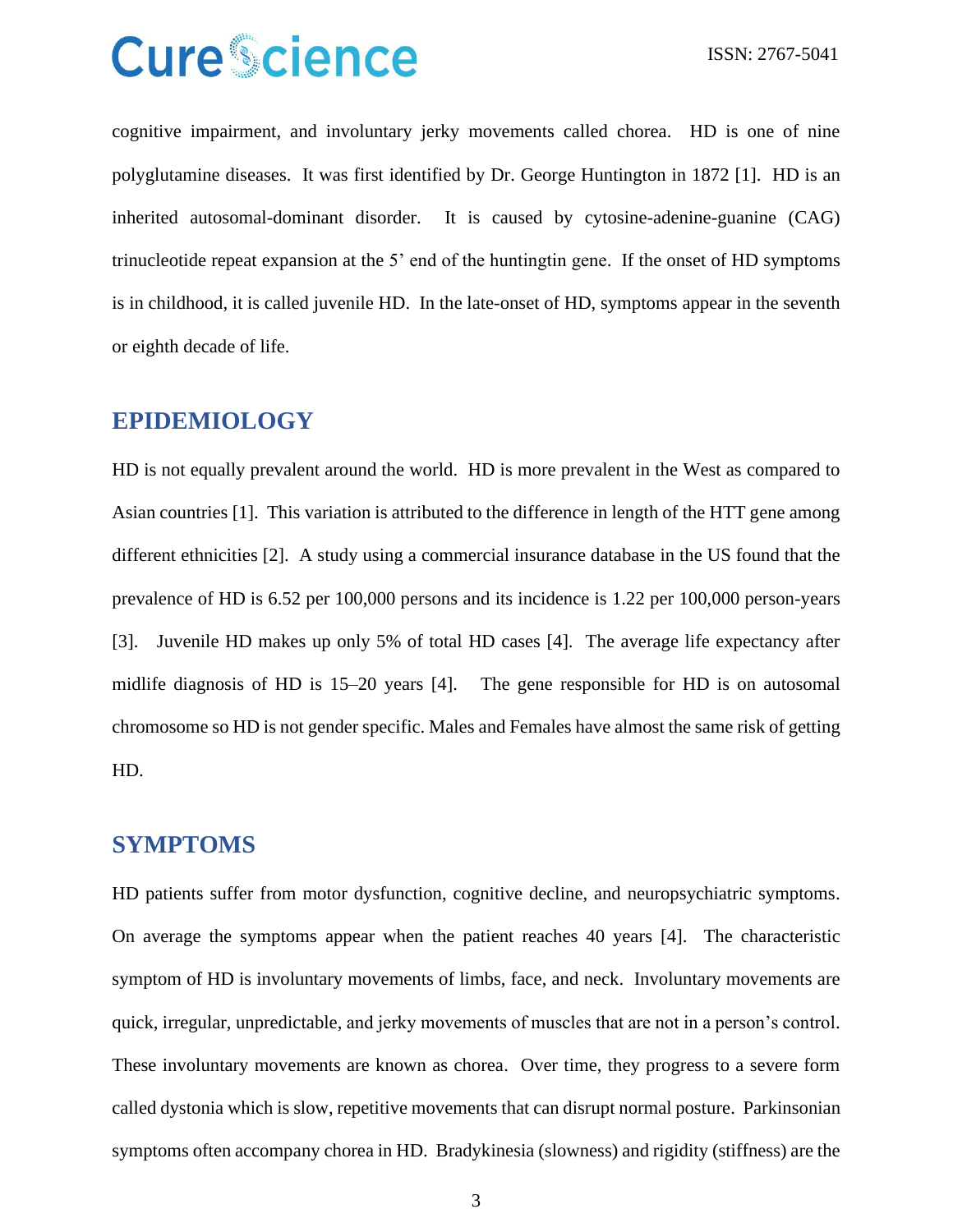forms of parkinsonian symptoms that lead to falls and injuries in the later stages of HD [5]. Muscle impairment in the throat results in difficulty of speech (dysarthria) and difficulty in swallowing (dysphagia) [6]. Choking is quite common in HD patients and the resulting "aspiration pneumonia" is the leading cause of death among HD patients [6,7]. All these motor symptoms can be divided into two broad categories:

- **1)** Involuntary movements include chorea, dystonia, and athetosis.
- **2)** Impairment of voluntary movements which include bradykinesia and apraxia.

Neuropsychiatric symptoms of HD include depression, irritability, apathy, a decline in executive function, obsessive-compulsive behaviors (OCBs), and perseverative behaviors (PBs) [8]. Irritability in medical terms means the tendency to become frustrated easily [9]. OCB is a mental disorder in which a person obsessively experiences certain thoughts or the urge to perform such tasks that create distress. PBs are the continuation and repetition of a response whose stimulus no longer exists. Hallucinations and delusions are common in HD patients [10]. Cognitive decline in HD is categorized as subcortical dementia in which slowness of thoughts is encountered along with memory deficit. Around 40% of HD patients have mild cognitive impairment (MCI) [11]. These psychiatric symptoms are found in 73–98% of HD patients [1]. The negative feelings such as guilt and depression that come with these neuropsychiatric symptoms often give rise to suicidal thoughts. Suicide can be the third leading cause of death in HD [12].

All these symptoms do not start at the same time, rather their onset can differ by a decade. In the pre-symptomatic stages of the disease, involuntary movements are subtle and unnoticeable. Neuropsychiatric symptoms appear about 11 years before the onset of motor impairment [8]. HD patients also suffer from weight loss, cardiac failure, and skeletal muscle atrophy [13]. If left untreated, the severity of these symptoms increases with time. In the later stages of the disease, motor impairment, cognitive disability, and neuropsychiatric symptoms can be so severe that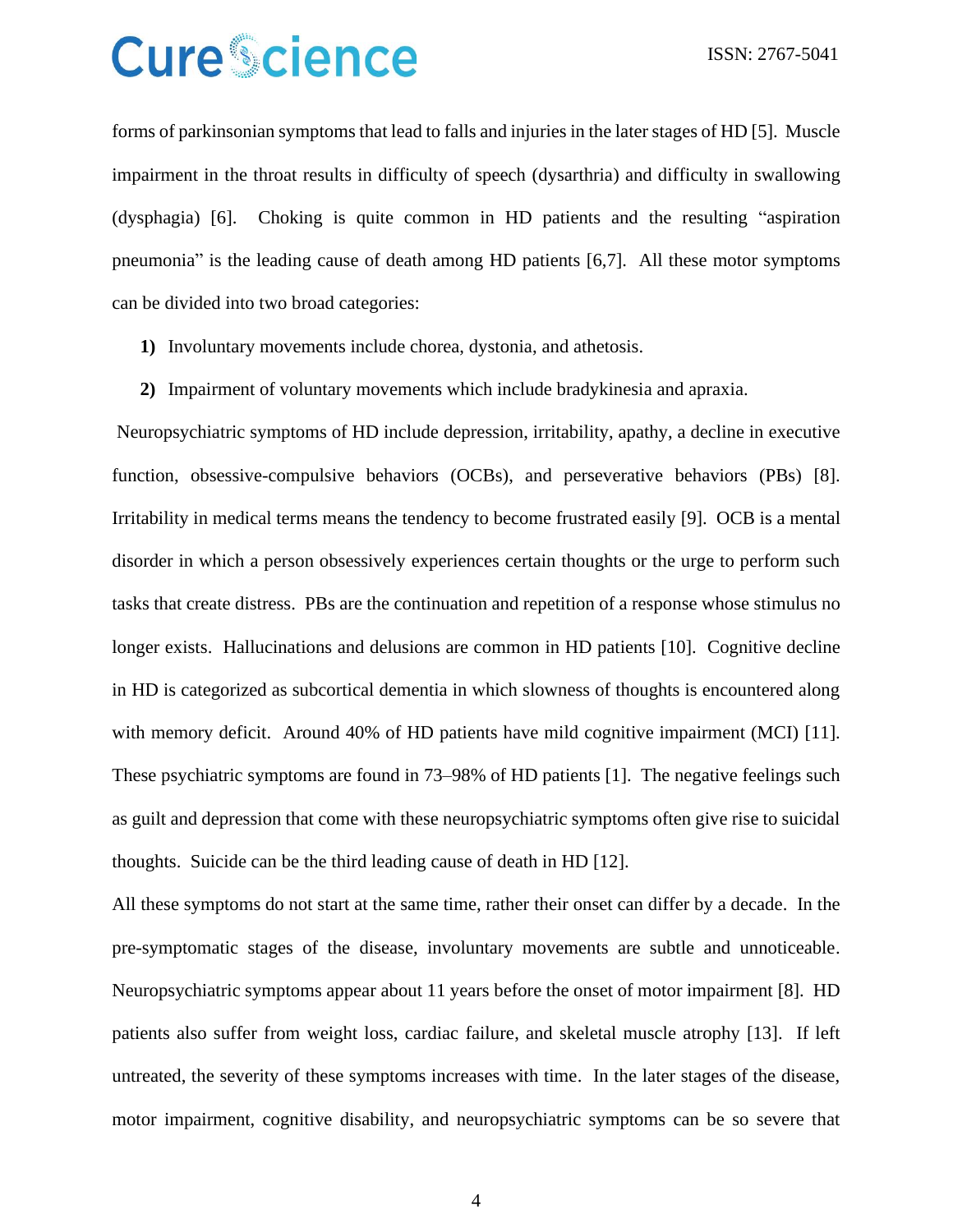performing daily life activities becomes impossible and the patient needs round-the-clock caregiving. Nonpsychiatric symptoms are more difficult for caretakers to deal with as compared to motor symptoms. This dependence and disability ultimately lead to death.

### **DIAGNOSIS**

Diagnosis of HD is much simpler in comparison to other neurodegenerative disorders such as Alzheimer's disease. Diagnosis of HD does not involve biomarkers and magnetic resonance imaging (MRI). However, biomarkers and MRI are used to rule out the possibility of other neurodegenerative disorders particularly if family history is not available. Biomarkers are also used to determine the prognosis of the disease and to evaluate the effectiveness of treatment [14].



*Figure 1. Major symptoms of HD*

Diagnosis of HD can be based on one or more of the following three factors:

**1)** Family history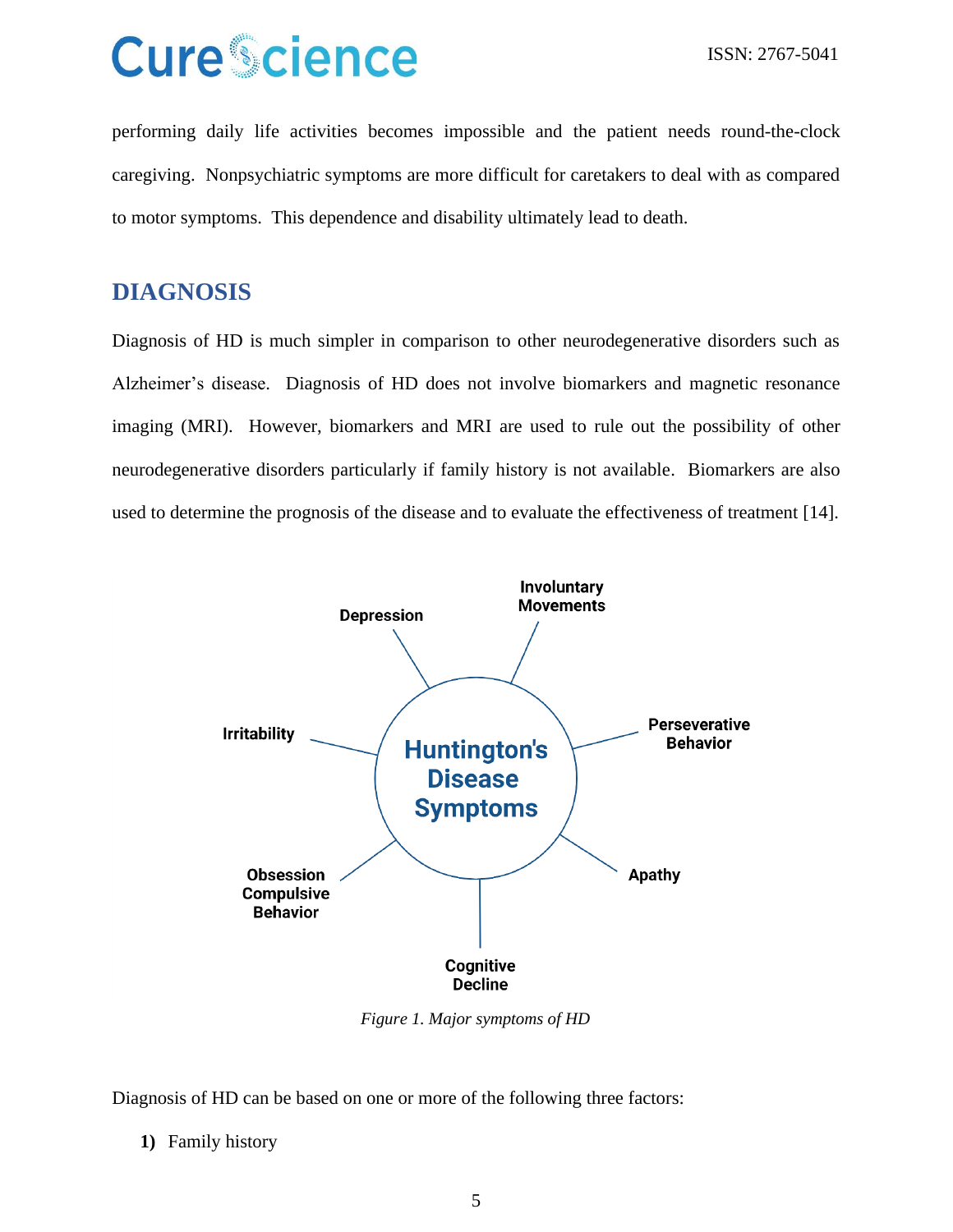- **2)** The onset of motor symptoms
- **3)** Genetic testing

In clinical setting, the first sign of HD can be subtle motor symptoms. In the presence of motor symptoms, family history is evaluated. Finally, genetic testing affords an unambiguous indication of the presence of HD based on the CAG repeat length in a person's genome [15]. If one parent of a person had HD, there is a 50% chance of that person developing HD [16]. In addition, genetic testing can predict whether a person is going to incur HD decades before the onset of even the subtle motor symptoms. Motor symptoms are evaluated using a score between 0 to 4 [2]. Unified HD Rating Scale (UHDRS) and the Problem Behaviors Assessment (PBA) are the commonly used rating scales to evaluate the frequency and severity of symptoms in HD patients [11].

Only about 1% of total patients who are thought to have HD are misdiagnosed [15]. These patients have HD-like symptoms but genetic testing does not show abnormal CAG repeat in them. This condition is known as HD phenocopy. HD phenocopy shows similar motor and neuropsychiatric symptoms but they are due to different underlying pathophysiology. The most common HD phenocopies are frontotemporal dementia (FTD) and amyotrophic lateral sclerosis (ALS). HD is divided into 5 stages (Table: 1).

| <b>Stage of HD</b>           | <b>Description</b>                              |
|------------------------------|-------------------------------------------------|
| <b>Early Stage:</b><br>1.    | Early-stage begins when HD is diagnosed.        |
|                              | The person in the early stage of HD is able to  |
|                              | perform everyday tasks. It lasts for about 8    |
|                              | years.                                          |
| 2. Early intermediate stage: | This is the stage where HD patient begins to    |
|                              | face difficulties in everyday task. The patient |
|                              | may carry on these tasks but his/her efficiency |
|                              | of doing these tasks is decreased. Chorea       |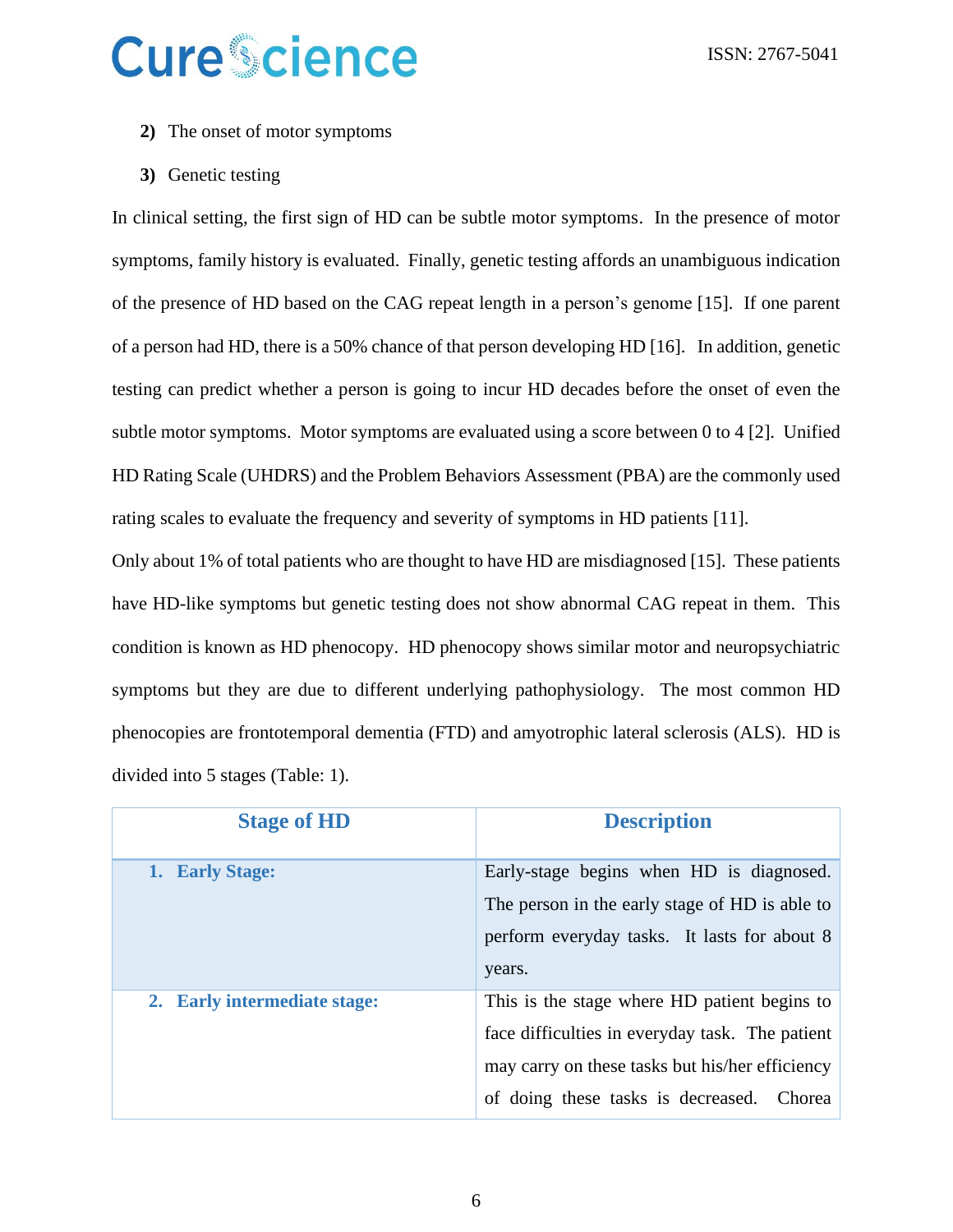|                                    | begins to appear in this stage. It can last from |
|------------------------------------|--------------------------------------------------|
|                                    | 3 to 13 years.                                   |
| 3. Late intermediate stage:        | This is the stage where the patient becomes      |
|                                    | disabled.<br>Motor<br>and<br>neuropsychiatric    |
|                                    | symptoms worsen with time. It can last from      |
|                                    | 5 to 16 years.                                   |
| <b>Early advanced stage:</b><br>4. | HD patient becomes dependent on 24/7 care.       |
|                                    | At this stage of the disease, there is no hope   |
|                                    | that the patient will ever be able to take any   |
|                                    | financial or domestic responsibility.<br>The     |
|                                    | distress of family members and caregivers        |
|                                    | increases with every passing day. This stage     |
|                                    | can range from 9 to 21 years of onset of HD.     |
| 5. Advanced stage:                 | This is the stage where parkinsonian symptoms    |
|                                    | appear. Patients suffer from difficulties in     |
|                                    | speech and swallowing. Death occurs mostly       |
|                                    | due to aspiration pneumonia, but sometimes       |
|                                    | due to heart failure and infection.              |

*Table 1: Five stages of HD* [17–20]*. Symptoms worsen as disease progresses into advanced stages.*

### **PATHOPHYSIOLOGY**

Huntingtin is a normal protein found in our body. The gene that encodes huntingtin is located on chromosome number 4. The healthy gene for huntingtin also called wild type HTT, has 9 to 35 repeating units of CAG sequence [21]. People suffering from HD have a mutation in their HTT gene due to which it has more than 35 CAG repeats. HD becomes fully penetrant when the CAG repeat exceeds 39 [22]. This mutation does not occur inside an individual, rather it is inherited from a parent. The number of CAG repeats is related to the penetrance of HD and the timing of onset of symptoms. CAG repeat is not the only factor responsible for symptoms and progression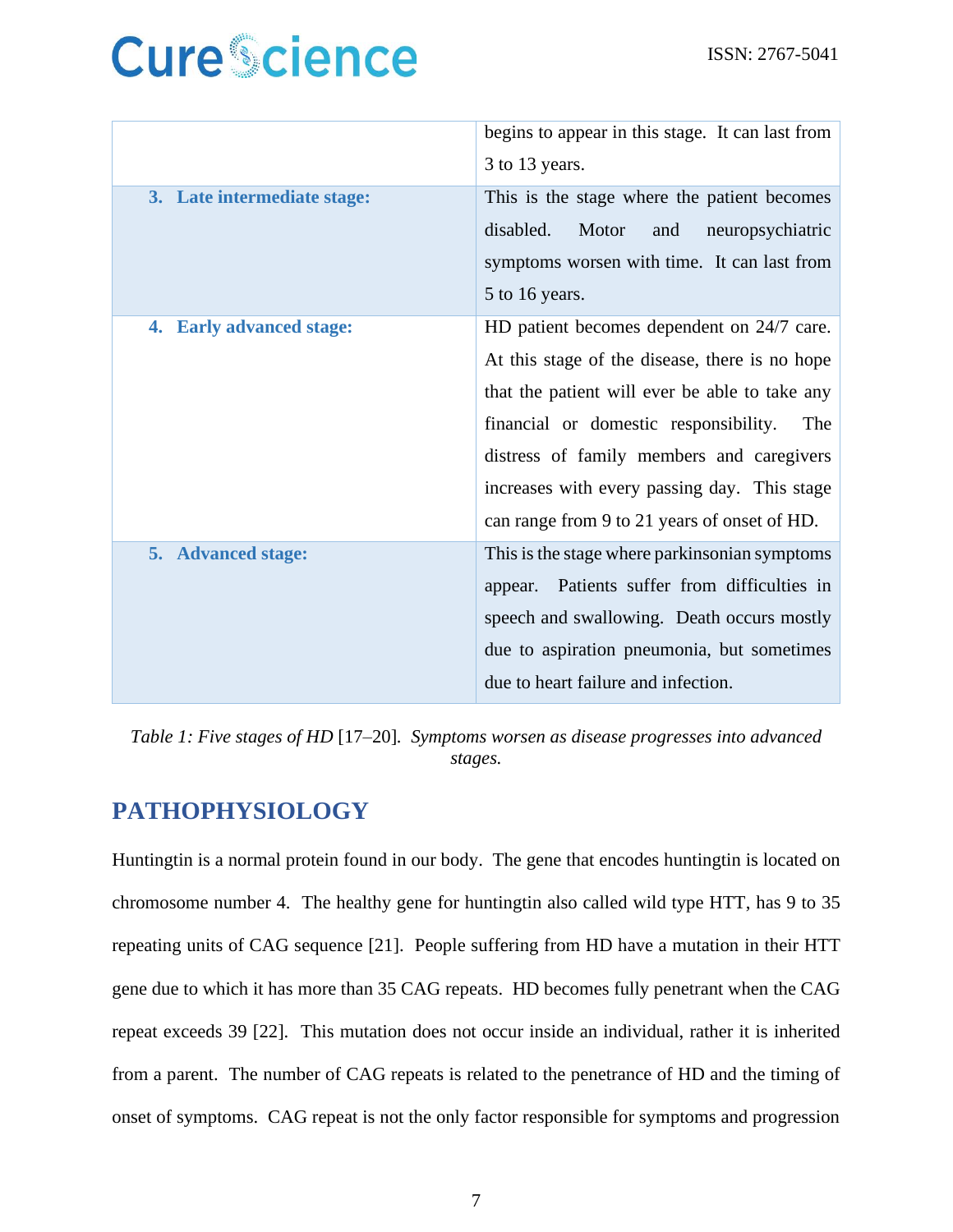of HD. Environmental and behavioral factors also influence the progression of the disease. This is evident by the fact that identical twins suffering from HD show differences in their clinical profile of the disease. In healthy human beings not suffering from HD, huntingtin protein encoded by wild-type HTT is scattered throughout the body having different functions in early embryonic development, neurogenesis, as a scaffolding protein, regulation of transcription, and synaptic connectivity [13,23]. Mutant HTT gene having more than 35 CAG repeats codes an abnormal protein called mHTT, which has additional glutamine residues due to extra CAG repeats. In the case of HD, there is a gain of function in the polyglutamine part of mHTT and a loss of function in the normal part of mHTT. The toxic effects of mHTT are due to polyglutamine. Neurodegeneration in HD is due to loss of function in the normal part of mHTT. Aggregates of mHTT are found in the nucleus, cytoplasm, and neural processes of the neurons in the brain. The presence of these aggregates in the different parts of the brain seems to indicate the timing of the onset of HD. In adult-onset of HD, these aggregates are in the cytoplasm of the neurons while in Juvenile HD, they are in the nucleus. This mHTT is cleaved within the neurons to form toxic fragments. The toxic effects of these fragments include disruption of transcription and posttranscriptional processes, abnormalities of synaptic plasticity, disruption of neuronal transport, and inhibiting the release of brain-derived neurotrophic factor (BDNF) that are required for the survival of neurons. Medium spiny neurons (MSNs) located in the striatum of the brain are particularly devastated by the toxic effects of mHTT aggregates [22]. Neurons in striatum die due to excessive stimulations called excitotoxicity, through glutamate stimulation of N-Methyl-D-aspartic acid (NMDA) receptors. Gamma-aminobutyric acid (GABA) and opioid receptors in the striatum are decreased [24]. Dopaminergic, glutamatergic, and GABAergic signaling are also affected in HD. Dopamine is a neurotransmitter (messenger between the neurons) in the brain that is associated with movements and feelings of motivation and reward. Chorea in HD is due to overstimulation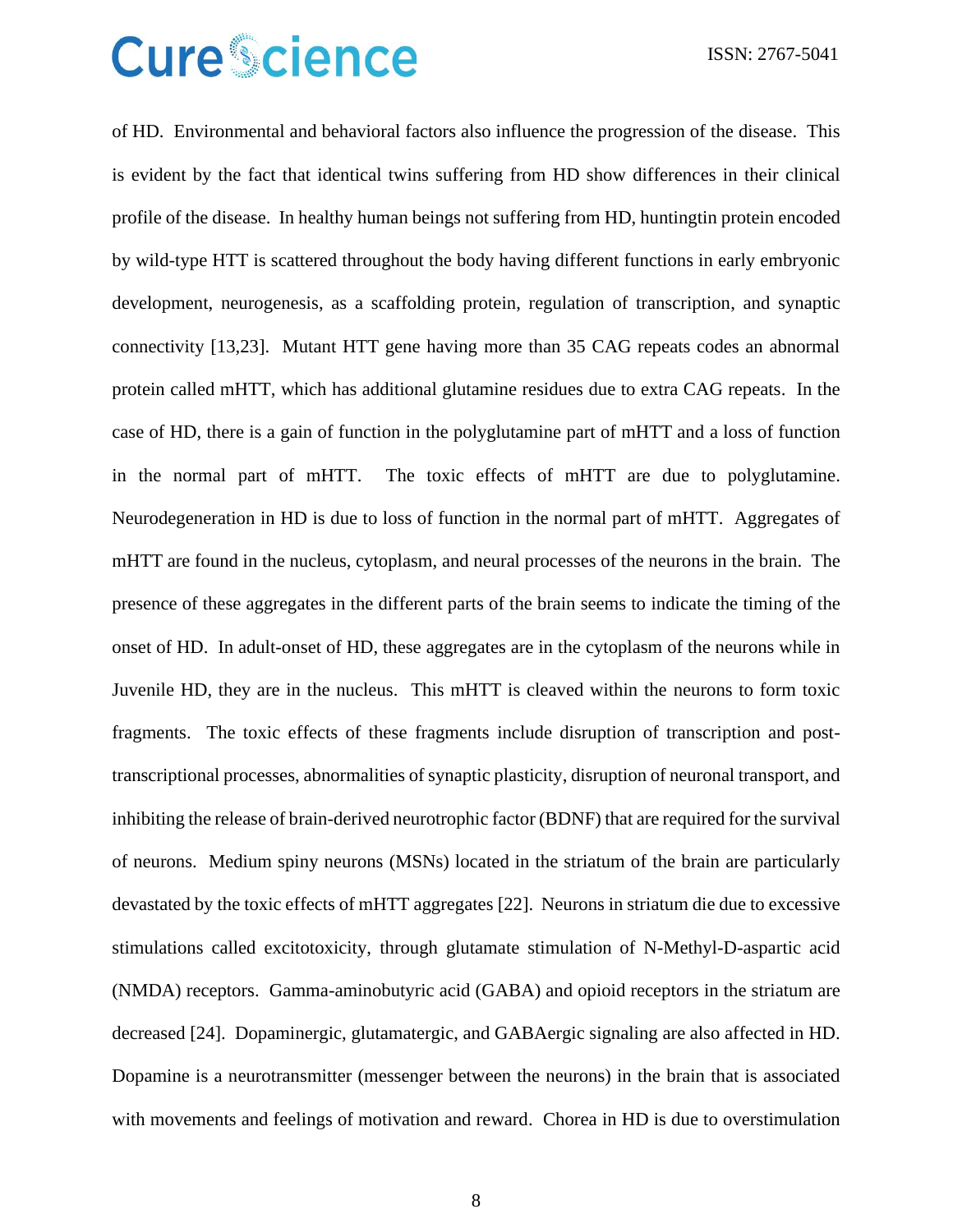caused by an increased level of dopamine in the brain [10]. That's why the drugs that block the dopaminergic pathway are effective in treating chorea in HD.

On the macroscopic level, HD causes a shrinkage in the brain size through neurodegeneration in the caudate nucleus and putamen parts of the striatum (Figure 2) [25,26]. Other parts of the brain



*Figure 2. Brain of HD patients shrinks due to neurodegeneration in the striatum*

affected by HD include cortical ribbon. In advanced stages of the disease, other parts of the brain such as basal ganglia and cortical are also affected [27]. Neurodegeneration starts from the posterior cortical region and proceeds to the anterior cortical as the disease progresses. White matter changes in HD result in loss of connectivity in the brain.

### **RISK FACTORS**

#### **GENETICS**

HTT is the gene responsible for HD. It is an autosomal dominant gene that shows high penetrance [28]. CAG expansion length is the strongest risk factor for developing HD, which generally occurs in individuals with  $\geq$ 36 repeats. Greater numbers of repeats are associated with earlier age of onset and may potentially influence clinical progression.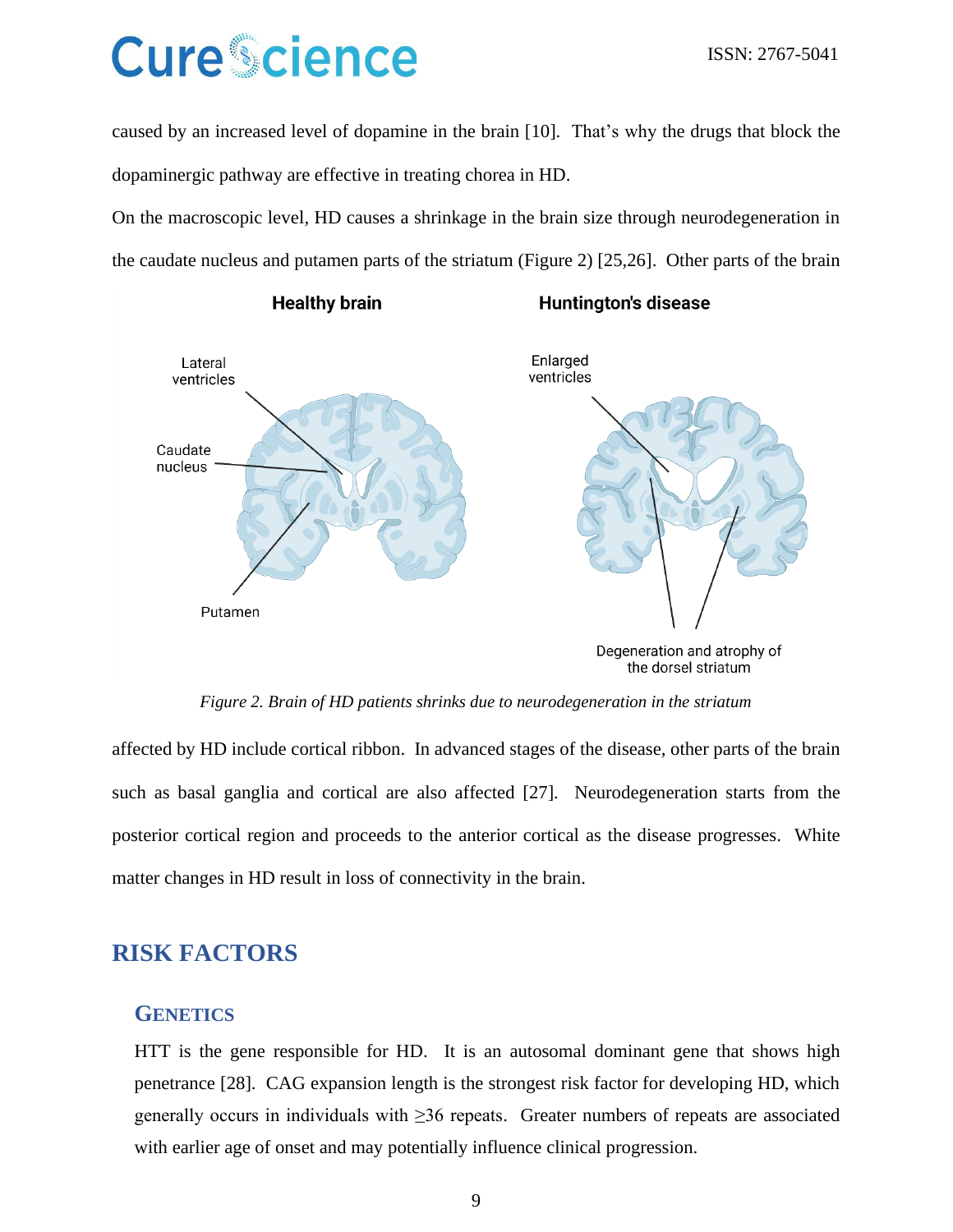#### **AGE**

For the people having a CAG triplet repeat in their genome, the risk of HD increases with age. However, age is not a deterministic factor. The onset of symptoms depends upon the length of the CAG repeat. The greater the number of CAG repeats, the earlier the symptoms will appear. If the number of CAG repeat is over 60, then HD symptoms appear before adulthood. This is called juvenile HD [1].

### **PREVENTION**

Unfortunately, HD cannot be prevented. People having more than 35 CAG triplet repeats in their genome will inevitably get HD. The symptoms of HD can be managed through proper treatment.

### **TREATMENT**

HD is one of the best-studied and understood neurological diseases but there is still no diseasemodifying treatment for it. All of the currently available drugs only manage the symptoms of HD. Drugs approved by the US Food and Drug Association (FDA) do not reverse or stop the progression of HD, they manage the symptoms by targeting Dopaminergic signaling pathways.

### **CHOREA TREATMENT IN HD**

Chorea in HD is caused by abnormal levels of dopamine in the brain. Drugs that act on the dopaminergic pathway to balance its level in the brain can be effective against chorea.

#### **Tetrabenazine**

Tetrabenazine is a vesicular monoamine transporter 2 (VMAT2) inhibitor. VMAT2 is an important enzyme in the dopaminergic pathway. It packs dopamine into vesicles so that it can be secreted in the synaptic cleft (microscopic space between two synapses) [29]. The blockage of VMAT2 causes dopamine to degrade prematurely [30]. Tetrabenazine is approved by FDA for the treatment of chorea in HD. Tetrabenazine was introduced in the 1970s, it selectively binds to VMAT2 reducing their activity, thus reducing dopamine levels in the brain [29]. A drop in dopamine level reduces chorea.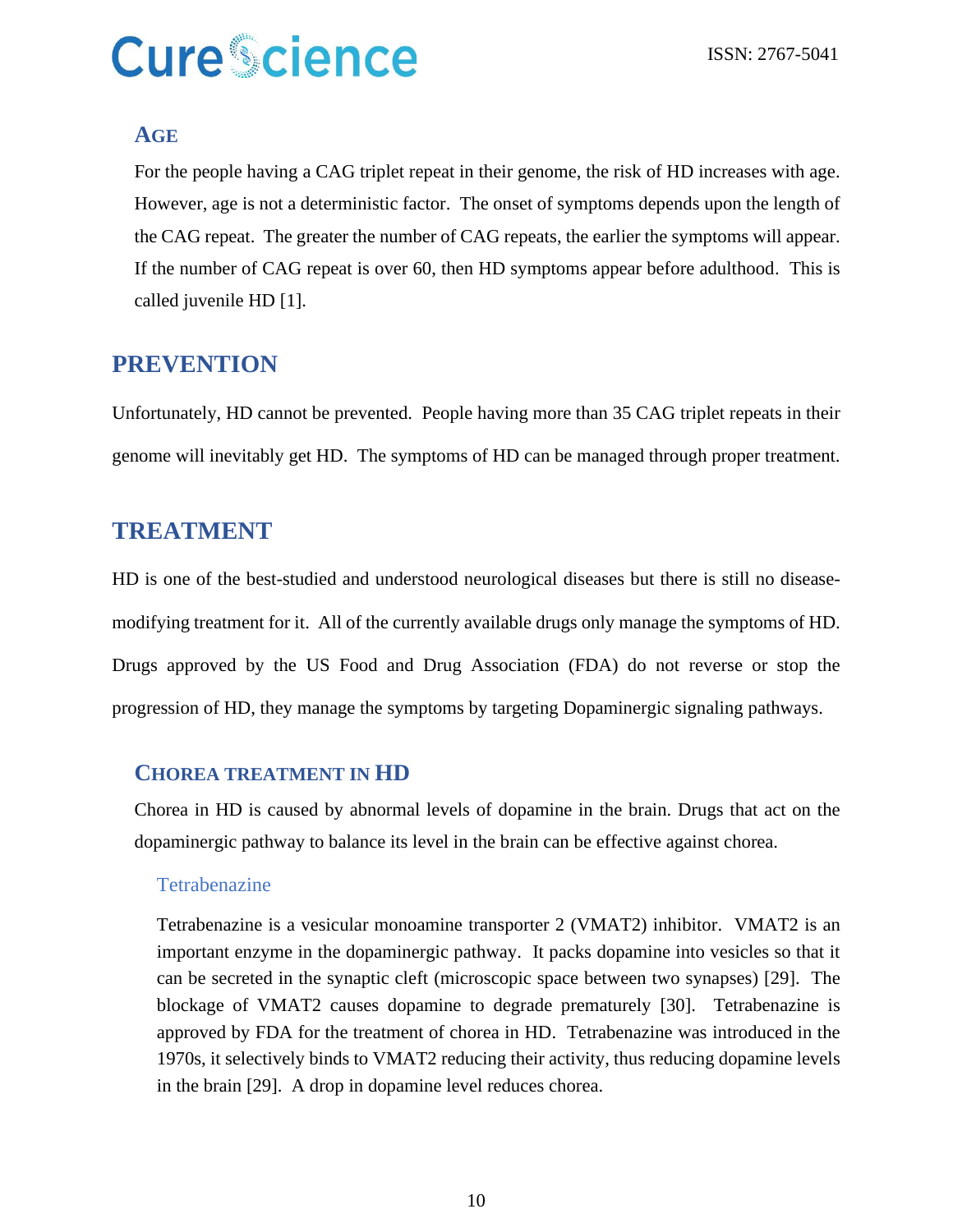### Deutetrabenazine

Deutetrabenazine is approved by FDA for the treatment of chorea in HD [31,32]. It is also a VMAT2 inhibitor. Deutetrabenazine also reduces the amount of dopamine released into the synaptic cleft by blocking VMAT2 [31]. Interestingly, this drug is a deuterated (replacing six hydrogen with six deuterium) form of tetrabenazine.

### **CLEARANCE OF MHTT**

mHTT is cleared from the cell through its degradation through macroautophagy. Drugs that enhance this natural process can be beneficial in HD.

### Rapamycin

Mammalian target of rapamycin complex 1 (mTORC1) decreases the autophagy of mHTT. Rapamycin can inhibit mTORC1 thus facilitating the autophagy of mHTT [33]. Due to decreased levels of mHTT, its toxic effects on cells are also decreased. Another drug called felodipine can induce autophagy using an mTOR-independent pathway. Rapamycin and felodipine were found effective in mice models of HD [33].

### Autophagosome-tethering compound

Autophagosome-tethering compound (ATTEC) facilitates autophagy of mHTT by binding to mHTT and autophagosome [33]. They do not interact with healthy huntingtin protein in the body and can pass through the blood-brain-barrier (BBB) easily. By lowering mHTT, ATTEC eliminates the toxicity in the cells.

### Selisistat

Selisistat reduces the levels of mHTT in the cell through autophagy by inhibiting silent information regulator T1(SirT1) [34]. Selisistat produced encouraging results in Drosophila (a fruit fly) models of HD but the initial stages of its clinical trials have been disappointing.

### **REDUCING THE EXPRESSION OF THE HTT GENE**

These techniques stop the expression of the mutant gene responsible for HD. HD is caused by a single gene, so there is an opportunity to treat HD by stopping that gene from expressing itself into mutant protein.

### CRISPR/Cas9

DNA targeting can either affect the transcription of HTT or directly edit the gene itself. Clustered regularly interspaced short palindromic repeats (CRISPR) and CRISPRassociated system (Cas) can precisely cut DNA at specified sequences. Gene editing using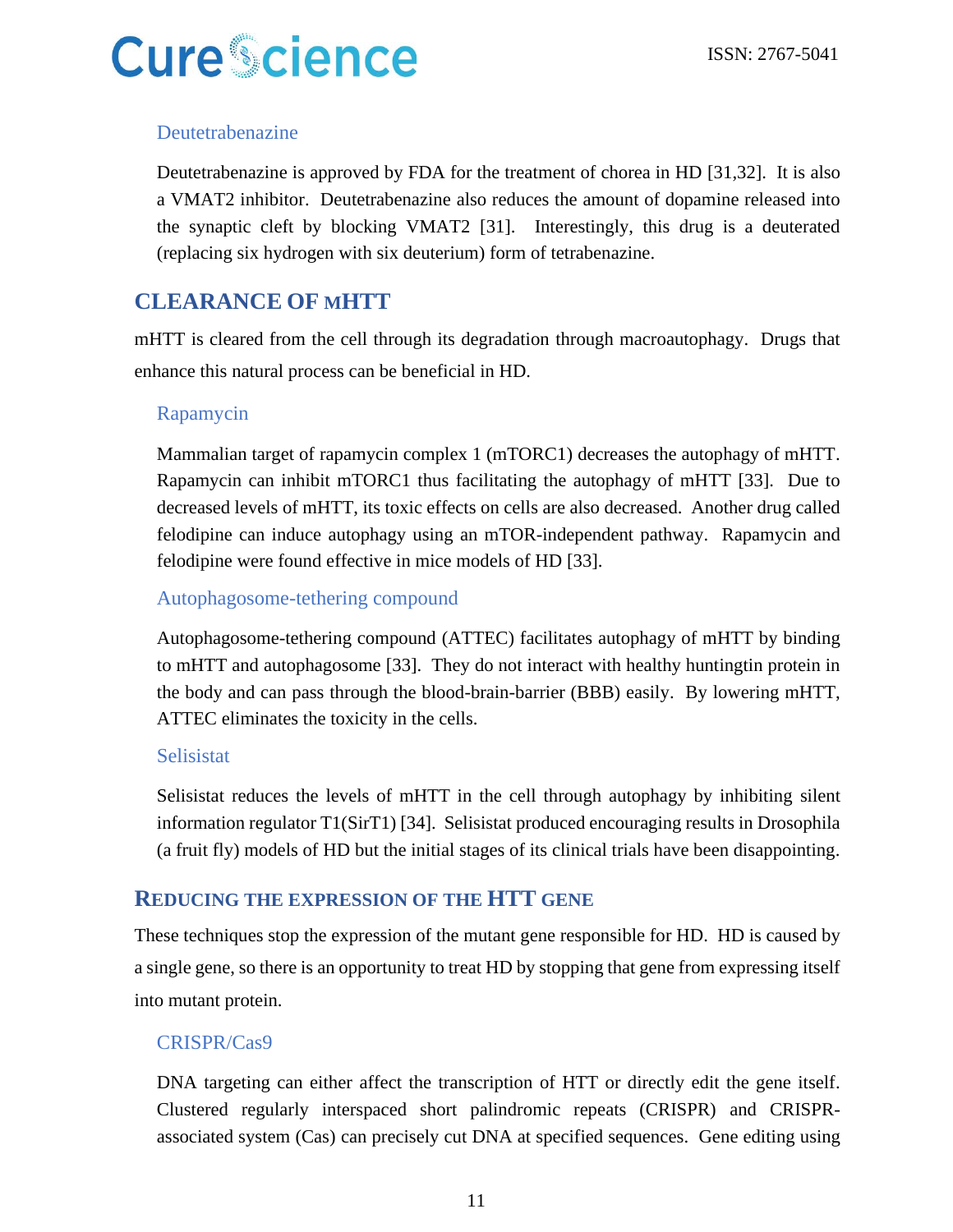CRISPR/Cas9 is shown to reduce mHTT in mice models of HD [35,36]. Although this technology cannot eliminate all the mHTT, it still has the potential to mitigate some of the devastating symptoms of HD. There is a risk of mutations in the CRISPR-Cas9 method [37].

### Antisense oligonucleotides

Once the mutant HTT gene is transcribed to mRNA, antisense oligonucleotides (ASO) can either degrade it or prevent it from translating into mHTT [33,34]. By doing so ASO can prevent the formation of mHTT and its toxic fragments. Tominersen previously known as IONIS-HTTRx by Roche pharmaceutics is one such ASO drug that aims to treat HD [38,39]. It is in clinical trials. ASOs cannot cross BBB, so they have to be injected directly into the brain.

### microRNA

microRNA can be delivered selectively into striatum using appropriate vectors. microRNA inhibits the expression of the HTT gene [33]. Preclinical studies using this technique have produced encouraging results and this method is under clinical trials.

#### Zinc-finger nucleases

Zinc-finger nucleases (ZFN) are a class of proteins that can affect the transcription of DNA. Using ZFPs, it is possible to repress the transcription of the gene responsible for HD. ZFPs are delivered through Adeno associated virus (AAV) [37]. ZFPs were shown to reduce the production of mHTT in mice models of HD [34].

### **SYNAPTIC MODULATION**

#### Memantine

Memantine is an NMDA receptor antagonist that is usually used to treat some of the symptoms of Alzheimer's Disease. It reduces the harmful effects of glutamate in the brain. Memantine has the potential to ameliorate chorea in HD [34].

#### Pridopidine

Pridopidine is a Sigma-1 Receptor (S1R) agonist. S1R is involved in neurogenesis and synaptic plasticity [40]. It also reduces oxidative stress. S1R dysfunction is related to numerous neurodegenerative diseases. Pridopidine has produced disease-modifying effects in animal models of HD but it did not show significant positive results in its early human studies [40]. Pridopidine is still in clinical trials.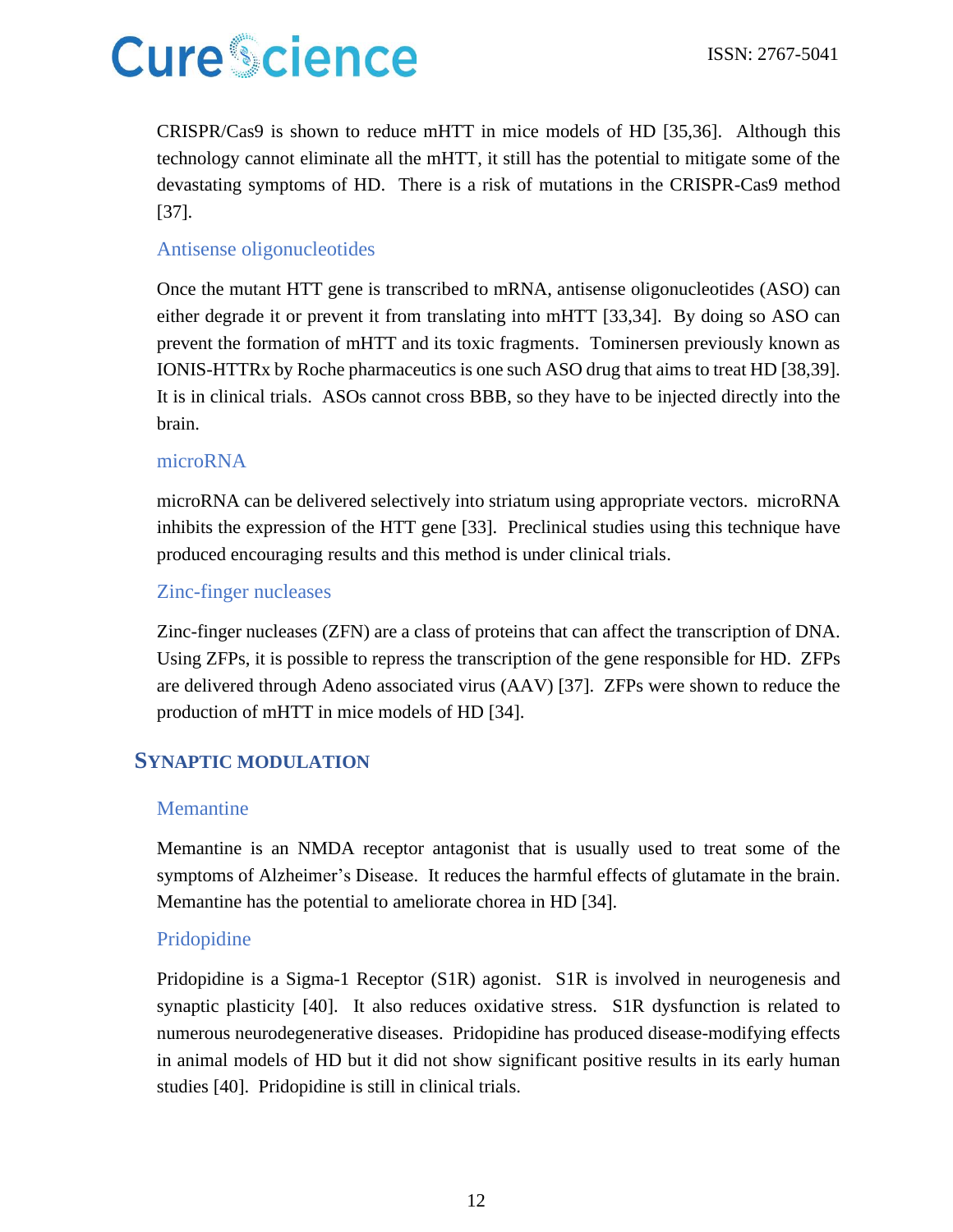### **CONCLUSION AND FUTURE PROSPECTS**

HD provides an opportunity to study the course of a neurodegenerative disease decades before the onset of even the most subtle symptoms. Genome-wide association study (GWAS) has made it possible to study the genetic basis of HD. Despite this, there is no disease-modifying treatment for HD. Gene editing poses an opportunity to cure HD at its core. ZFN's can repress the expression of HTT while CRISPR/Cas9 has the potential to eliminate defective genes responsible for HD from a person's genome. Treatments for HD should target multiple targets at once. It may be possible that CRISPR/Cas9 and immunotherapy can be used in combination to treat HD. CRISPER/Cas9 can eliminate mHTT from inside the cells while immunotherapy can eliminate mHTT from the extracellular environment. In this way, their cumulative effect can be beneficial in the treatment of HD. DNA and RNA-based approaches to treat HD should be further developed. Molecular therapies against mHTT expression are in early development. Newly emerging technology will pave the way for the development of novel treatments for HD and its delivery into the brain. Treatments for HD produce good results in preclinical studies but they do not slow the progression or reverse HD in clinical trials. More efforts are required to ensure a reliable treatment for this rare but devastating disease.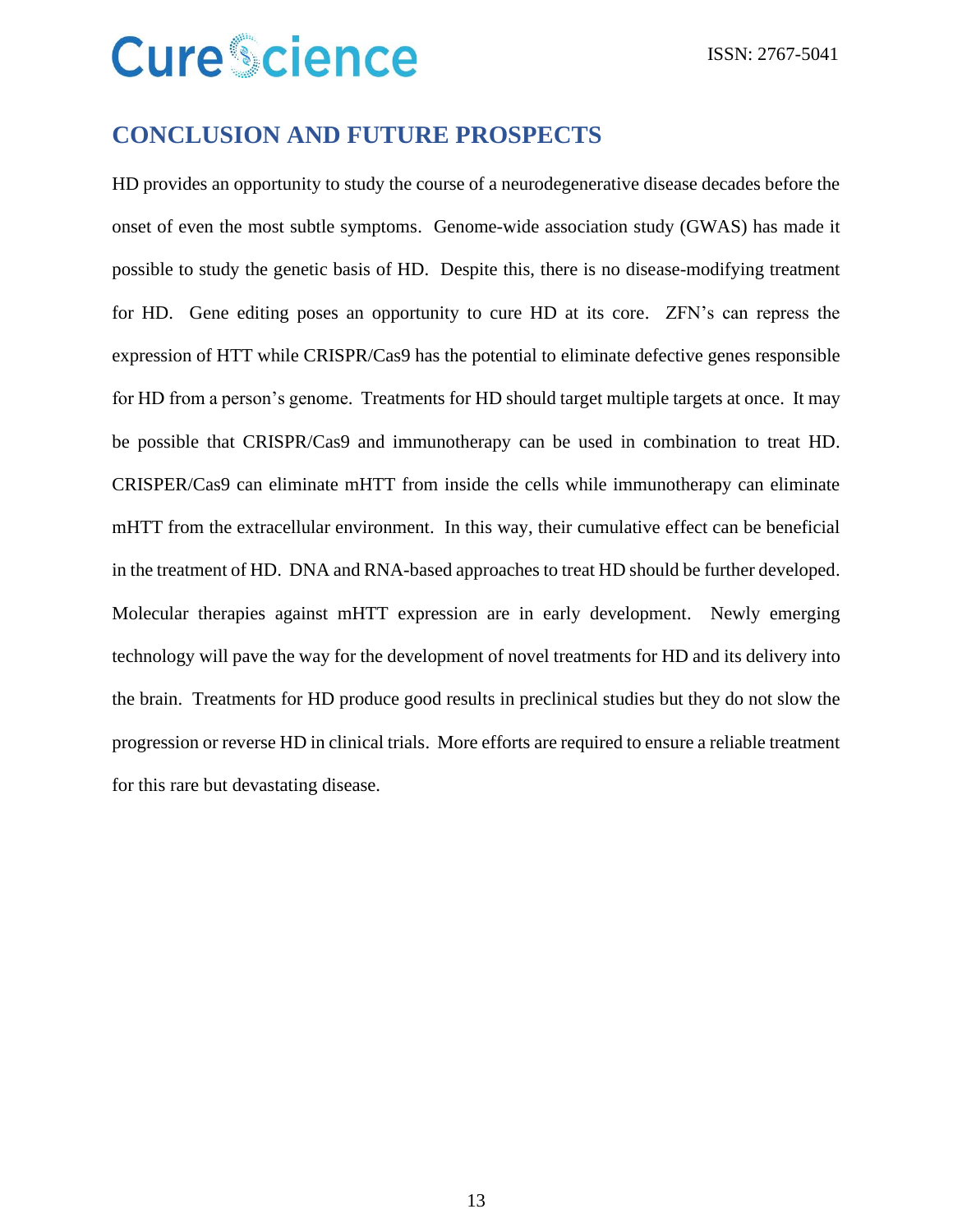### **REFERENCES**

- **1**. Goh, A.M. *et al.* 'Huntington's disease: Neuropsychiatric manifestations of Huntington's disease'. *Australas Psychiatry*. (2018) 26(4), 366–375. DOI: 10.1177/1039856218791036.
- **2**. McColgan, P. *et al.* 'Huntington's disease: a clinical review'. *Eur J Neurol*. (2018) 25(1), 24–34. DOI: 10.1111/ene.13413.
- **3**. Bruzelius, E. *et al.* 'Huntington's disease in the United States: Variation by demographic and socioeconomic factors'. *Mov Disord*. (2019) 34(6), 858–865. DOI: 10.1002/mds.27653.
- **4**. Snowden, J.S. 'The Neuropsychology of Huntington's Disease'. *Arch Clin Neuropsychol*. (2017) 32(7), 876– 887. DOI: 10.1093/arclin/acx086.
- **5**. Reilmann, R. 'Parkinsonism in Huntington's disease'. *Int Rev Neurobiol*. (2019) 149, 299–306. DOI: 10.1016/bs.irn.2019.10.006.
- **6**. Pizzorni, N. *et al.* 'Management of dysphagia in Huntington's disease: a descriptive review'. *Neurol Sci*. (2020) 41(6), 1405–1417. DOI: 10.1007/s10072-020-04265-0.
- **7**. Heemskerk, A.-W. *et al.* 'Dysphagia in Huntington's Disease: A Review'. *Dysphagia*. (2011) 26(1), 62–66. DOI: 10.1007/s00455-010-9302-4.
- **8**. Oosterloo, M. *et al.* 'Obsessive-Compulsive and Perseverative Behaviors in Huntington's Disease'. *J Huntingtons Dis*. (2019) 8(1), 1–7. DOI: 10.3233/JHD-180335.
- **9**. Karagas, N.E. *et al.* 'Irritability in Huntington's Disease'. *J Huntingtons Dis*. (2020) 9(2), 107–113. DOI: 10.3233/JHD-200397.
- **10**. Loi, S.M. *et al.* 'Huntington's disease: Managing neuropsychiatric symptoms in Huntington's disease'. *Australas Psychiatry*. (2018) 26(4), 376–380. DOI: 10.1177/1039856218766120.
- **11**. Petersén, Å. *et al.* 'The psychopharmacology of Huntington disease'. *Handb Clin Neurol*. (2019) 165, 179–189. DOI: 10.1016/B978-0-444-64012-3.00010-1.
- **12**. Kachian, Z.R. *et al.* 'Suicidal ideation and behavior in Huntington's disease: Systematic review and recommendations'. *J Affect Disord*. (2019) 250, 319–329. DOI: 10.1016/j.jad.2019.03.043.
- **13**. Jimenez-Sanchez, M. *et al.* 'Huntington's Disease: Mechanisms of Pathogenesis and Therapeutic Strategies'. *Cold Spring Harb Perspect Med*. (2017) 7(7). DOI: 10.1101/cshperspect.a024240.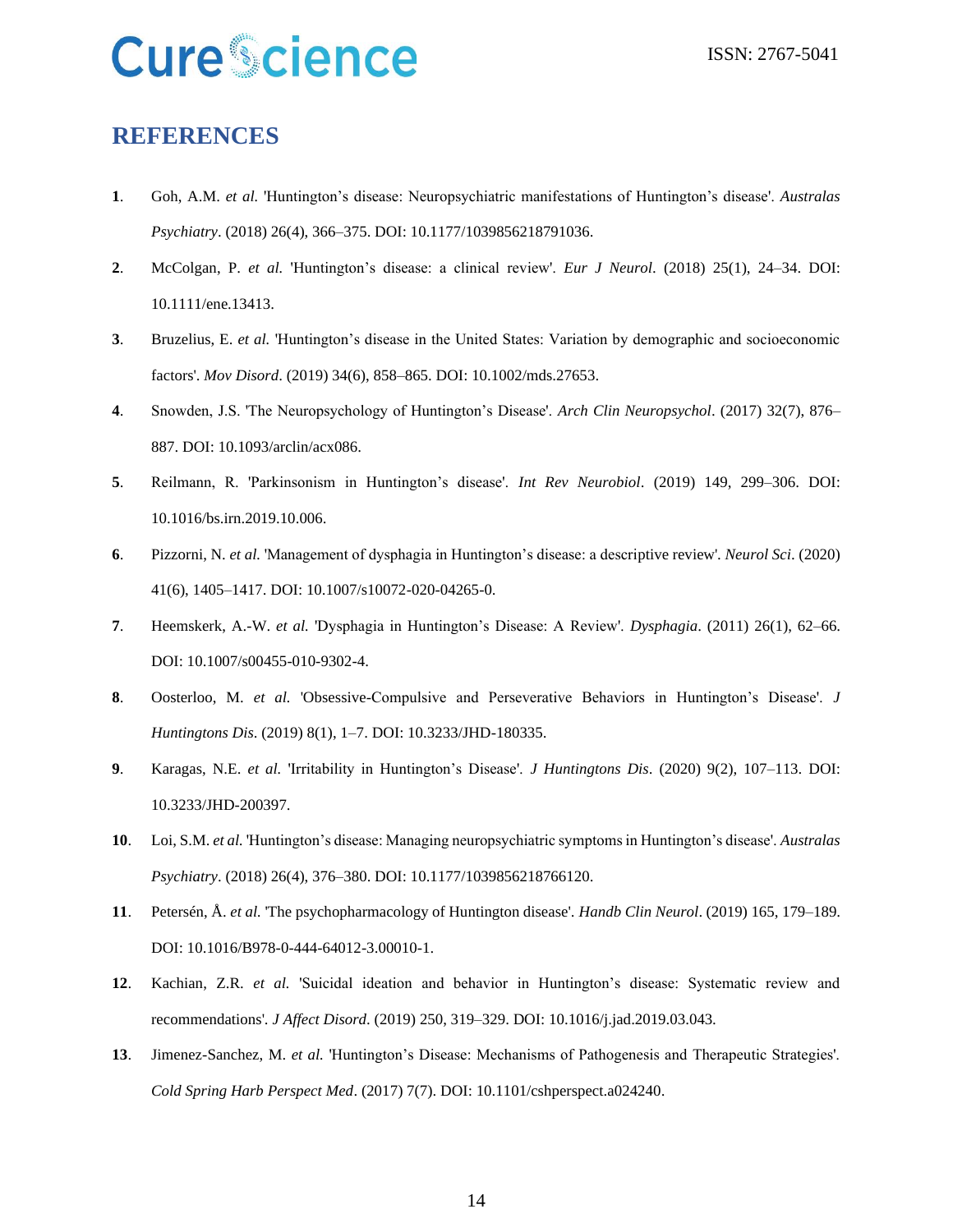- **14**. Przybyl, L. *et al.* 'What, When and How to Measure-Peripheral Biomarkers in Therapy of Huntington's Disease'. *Int J Mol Sci*. (2021) 22(4). DOI: 10.3390/ijms22041561.
- **15**. Ghosh, R. *et al.* 'Clinical Features of Huntington's Disease'. *Adv Exp Med Biol*. (2018) 1049, 1–28. DOI: 10.1007/978-3-319-71779-1\_1.
- **16**. Smedley, R.M. *et al.* 'Genetic testing for Huntington's disease: A thematic analysis of online support community messages'. *J Health Psychol*. (2021) 26(4), 580–594. DOI: 10.1177/1359105319826340.
- **17**. Saldert, C. *et al.* 'Comprehension of complex discourse in different stages of Huntington's disease'. *International Journal of Language & Communication Disorders*. (2010) 45(6), 656–669. DOI: 10.3109/13682820903494742.
- **18**. Paulsen, J.S. *et al.* 'Depression and Stages of Huntington's Disease'. *JNP*. (2005) 17(4), 496–502. DOI: 10.1176/jnp.17.4.496.
- **19**. Novak, M.J.U. *et al.* 'Huntington's disease: clinical presentation and treatment'. *Int Rev Neurobiol*. (2011) 98, 297–323. DOI: 10.1016/B978-0-12-381328-2.00013-4.
- **20**. Kent, A. 'Huntington's disease'. *Nurs Stand*. (2004) 18(32), 45–51; quiz 52–53. DOI: 10.7748/ns2004.04.18.32.45.c3596.
- **21**. Wanker, E.E. *et al.* 'The pathobiology of perturbed mutant huntingtin protein-protein interactions in Huntington's disease'. *J Neurochem*. (2019) 151(4), 507–519. DOI: 10.1111/jnc.14853.
- **22**. Soares, T.R. *et al.* 'Targeting the proteostasis network in Huntington's disease'. *Ageing Res Rev*. (2019) 49, 92– 103. DOI: 10.1016/j.arr.2018.11.006.
- **23**. Nopoulos, P.C. 'Huntington disease: a single-gene degenerative disorder of the striatum'. *Dialogues Clin Neurosci*. (2016) 18(1), 91–98.
- **24**. Podvin, S. *et al.* 'Multiple clinical features of Huntington's disease correlate with mutant HTT gene CAG repeat lengths and neurodegeneration'. *J Neurol*. (2019) 266(3), 551–564. DOI: 10.1007/s00415-018-8940-6.
- **25**. Pandey, M. *et al.* 'Huntington's disease: the coming of age'. *J Genet*. (2018) 97(3), 649–664.
- **26**. Johnson, E.B. *et al.* 'Huntington's disease: Brain imaging in Huntington's disease'. *Prog Mol Biol Transl Sci*. (2019) 165, 321–369. DOI: 10.1016/bs.pmbts.2019.04.004.
- **27**. Zeun, P. *et al.* 'Fluid and imaging biomarkers for Huntington's disease'. *Mol Cell Neurosci*. (2019) 97, 67–80. DOI: 10.1016/j.mcn.2019.02.004.